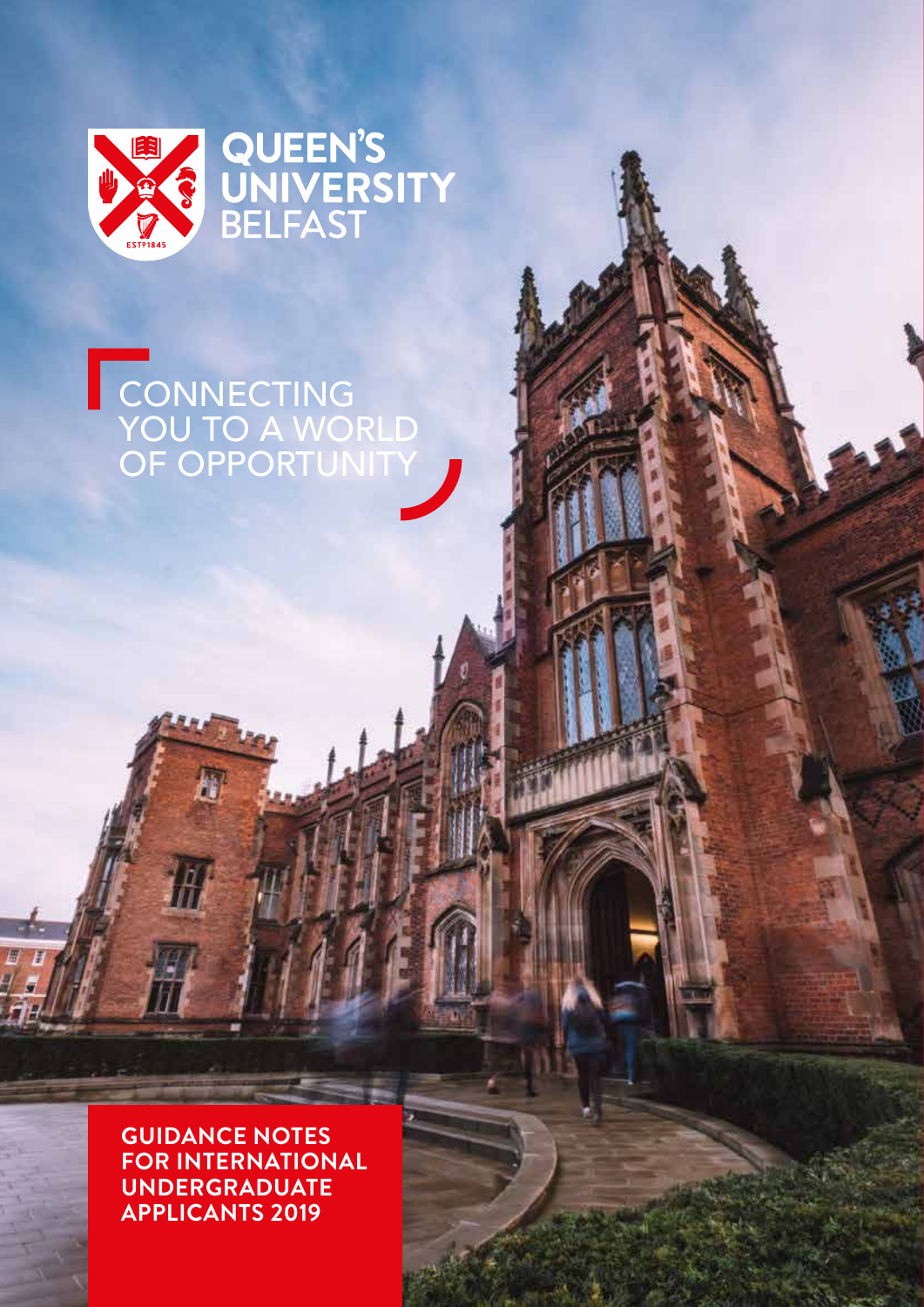## Guidance Notes for International Applicants for 2019

## **Contents**

#### **Page**

- 03 Accommodation
- 03 Examination Results
- 04 English Language Requirements
- 05 Immigration/Visa Information
- 05 Confirmation of Offers
- 05 Issue of Confirmation of Acceptance for Studies (CAS)
- 06 Pre-Sessional English Language Course
- 06 Criminal Record Check/Health Check (Medicine, Dentistry, Pharmacy, Nursing courses only)
- 06 International Welcome and Orientation, Welcome Week
- 07 International Student Pre-Arrival Guide and Entry Clearance Guidance
- 07 Enrolment & Registration documentation required
- 08 Financial arrangements for international students
- 08 Applicants with disabilities
- 08 Meningitis
- 08 Tuberculosis screening
- 09 Semester Dates
- 09 Student Pre-Departure Briefings

## Introduction

Most of you will now have completed examinations and we hope that these have gone well. The purpose of this publication is to provide you with comprehensive information and guidance on the various procedures which will operate between now and the beginning of the academic year.

It is intended for applicants holding either a firm or insurance offer through UCAS or as a direct applicant, for admission to Queen's. (Please note that, for those applicants holding offers for deferred entry in September 2020, this is largely for information only. Up to date information will be provided to you again next year, as appropriate.) There is a short time between the release of examination results and the start of the first semester so the time-scale for completing the various steps, including immigration procedures, is very tight. I would therefore ask you to study the contents carefully.

For your convenience, our contact details and web addresses are given on this page. If you do have to get in touch, please remember to quote your UCAS Personal ID.

**Cathy McEachern Admissions Manager (International) Admissions and Access Service**

**Queen's Web:** General Information for all new students: **qub.ac.uk/new-students**

**UCAS Decisions: qub.ac.uk/ucas-decisions**

**Clearing and Adjustment Vacancies: qub.ac.uk/clearing**

**Admissions and Access Service: Tel:** +44 (0) 28 9097 3004 **Fax:** +44 (0) 28 9097 5151 **Email:** intl.student@qub.ac.uk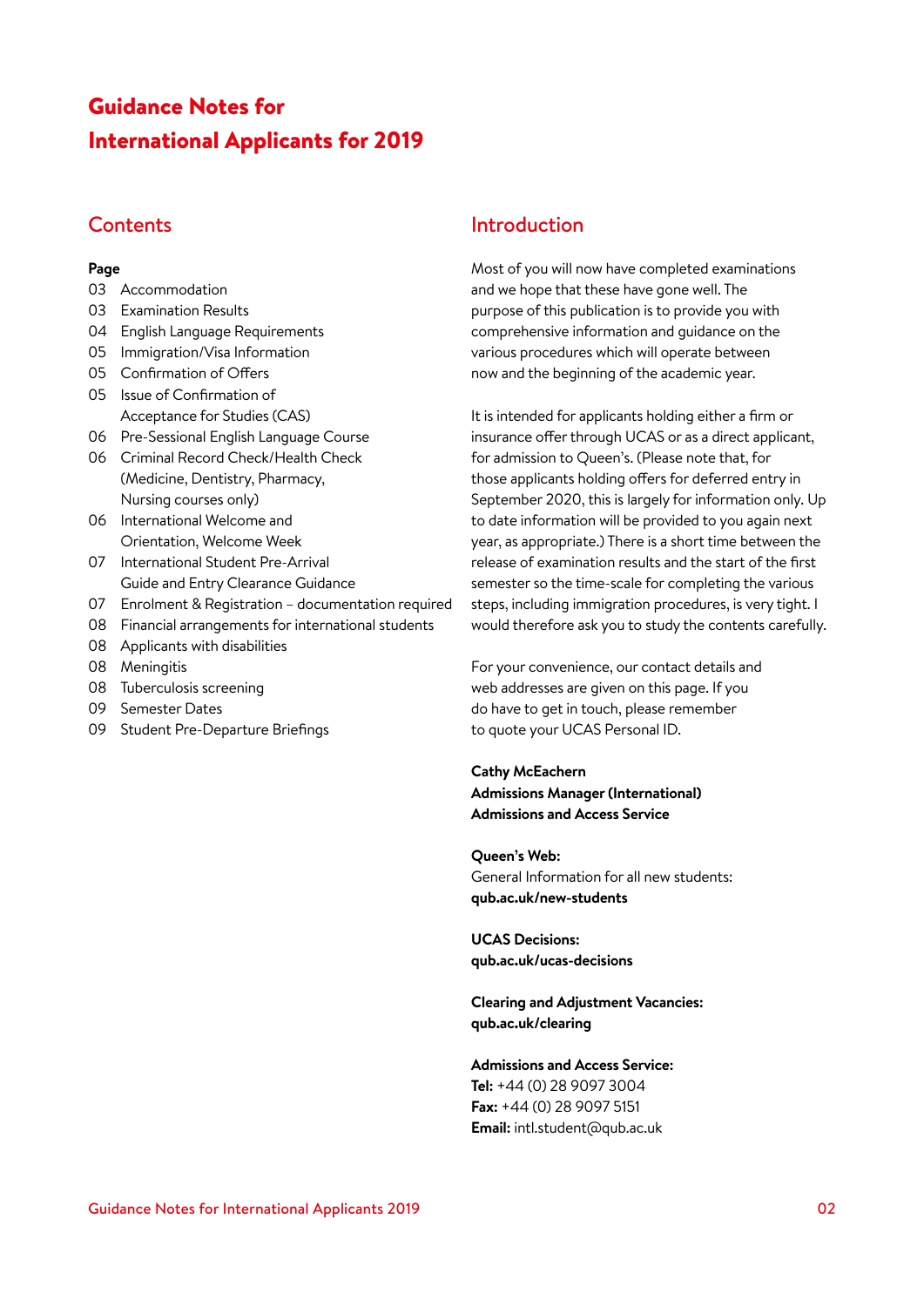## 1 Accommodation

Information about student accommodation at Queen's and how to apply is available at: **qub.ac.uk/ accommodation**. The Accommodation website is designed to guide you through your options for living in Belfast when at Queen's and to make sure you know what you need to do in order to arrange your accommodation. Applications for new students are now open. You should apply for accommodation online via the website.

Your accommodation will be available from 14 September for a 38 week contract, or 7 September for a 39 week contract, if you are attending the International Students' Welcome and Orientation Programme – see paragraph 9 below.

As an international student your accommodation is guaranteed. Your application should be completed and submitted as soon as possible, and we would strongly recommend not later than **1 August 2019**.

Queen's Accommodation guarantees a place to all students coming from outside Northern Ireland and will allocate accommodation from 2 July 2019 if you have a Conditional Firm (CF) or Unconditional Firm (UF) offer. An offer of accommodation will be sent by email to the address you used to register with the accommodation website and you should therefore ensure that you continue to have access to this email address. If you are UF with Queen's and have not heard about your accommodation by 18 August 2019, you should contact the accommodation office as follows:

**Queen's Accommodation Elms BT9 78 Malone Road Belfast BT9 5BW** 

**Tel:** +44 (0) 28 9097 4403 **Email:** accommodation@qub.ac.uk **Web: qub.ac.uk/accommodation**

## 2 Examination results

#### 2.1 Students taking A-levels in the United Kingdom (UCAS Applicants)

The University receives results from the examination boards for students taking examinations in the United Kingdom. Such students are not therefore required to notify the University of their results.

#### 2.2 Students taking qualifications overseas

It is essential that the results of overseas qualifications, including A-levels, International Baccalaureate, STPM and Diplomas, are sent to the Admissions and Access Service as soon as they are available. Delay in doing so will mean that a decision cannot be taken on your application. Results can be communicated to the Admissions and Access Service by post, email (Intl. student@qub.ac.uk) or fax (+44 (0) 28 9097 5151). **Notification of results by email (attaching a scanned copy) is preferred.** The timescale for universities to confirm decisions is short and it is therefore essential that the results are sent to us without delay. **You should quote your UCAS Personal ID number and course code.**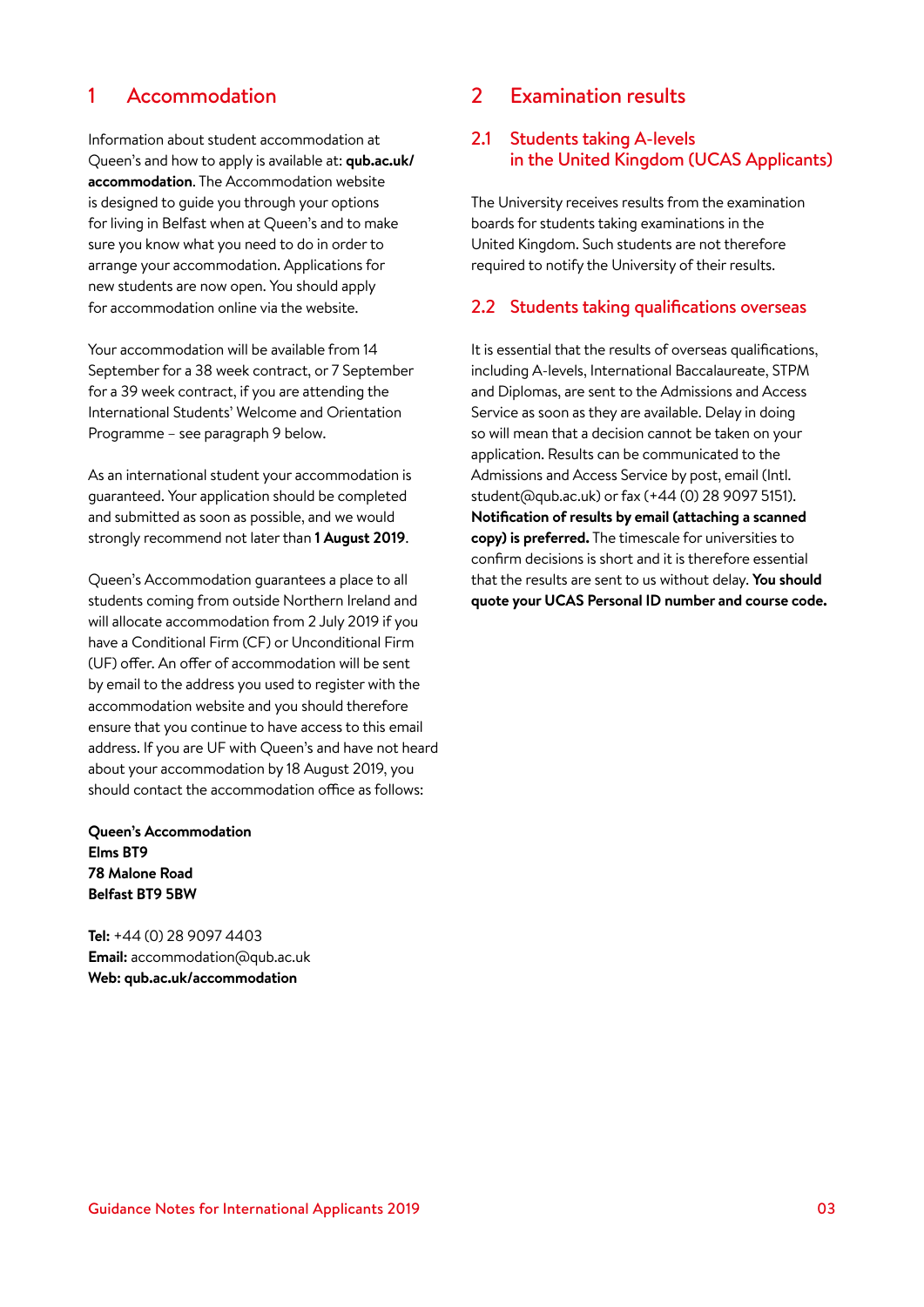## 3 English Language Requirements

#### 3.1 Acceptable qualifications

The UK Visas and Immigration (UKVI) requires the University to assess English Language competency and to vouch that a student has achieved a minimum of B2 Level on the Common European Framework of Reference for Language (CEFR) in all four elements, ie Reading, Writing, Speaking and Listening. This can be done by means of a Secure English Language Test (eg IELTS for UKVI test) or by an alternative method acceptable to the University. Those who are nationals of a majority English Language speaking country (as specified by the UKVI) are exempted from this requirement. Those who have completed a degree in one of these countries may be exempted at the discretion of the University.

Further details are available on the UK Visas & Immigration (UKVI) website at: **gov.uk/tier-4-general-visa/knowledge-of-english**

In terms of the **IELTS for UKVI SELT**, the UKVI minimum requirements are as follows:

• IELTS 5.5, with a minimum of 5.5 in all four elements of the test.

Please note that the University will normally require a higher level of performance overall or in individual components, as specified in your offer.

Although they are not listed as Secure English Language Tests, the University will also accept the **IELTS Academic** test and the **TOEFL iBT** (internetbased test) for direct entry to University degree programmes. IELTS and TOEFL tests must have been completed within the past two years.

The University will also accept a range of other qualifications including GCSE/IGCSE, UCLES/CIE 1119, Indian Grade XII/ HKDSE English Language Grade 4 with not less than 3 in each component, and the West African Examination Council Senior Secondary School Certificate of Education for the purposes of satisfying the UKVI requirements. These do not have to have been completed within the past two years. Applicants holding IGCSE should provide evidence of scores achieved in Speaking and Listening components, if these have been taken as optional tests, and are therefore separately endorsed.

A full list of acceptable English language qualifications may be found at: **go.qub.ac.uk/EnglishLanguageReqs**

#### 3.2 Submission of English language qualifications

All applicants, who have not already done so, should forward verification of English Language qualifications which were already completed at the time of submission of their UCAS application and listed on the form. In all cases the University needs this and will not be able to issue a Confirmation of Acceptance for Studies (CAS) without it. However, please note that you will not be required to submit verification of your English Language qualifications with your visa application provided that the University has been able to undertake an assessment of the qualification you hold. This will apply in most cases but otherwise you should include the original certificate for all the entrance qualifications listed on your CAS under *Evidence Used to Obtain Offer*.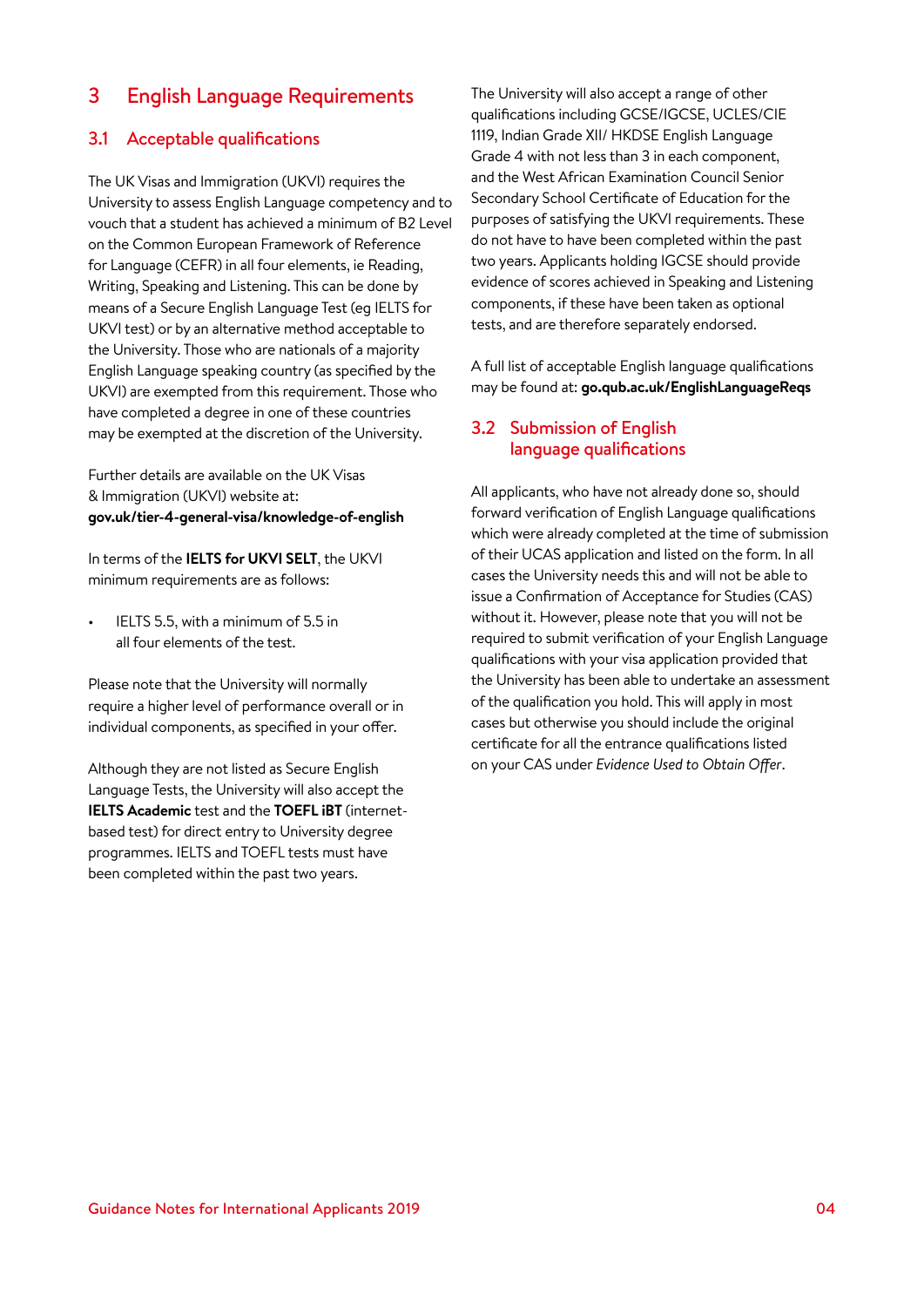## 4 Immigration and Visa Information

Enclosed with this letter is a CAS Assessment form which all students must complete, regarding previous UK study. If you have not already done so, you **must** complete this and return it to us before we can issue your Confirmation of Acceptance for Studies (CAS). The form can also be downloaded at: **qub.ac.uk/home/new-students/ undergraduate/international-undergraduates/ immigration-visa-cas-procedures**

In addition, if you have not already done so, please enter your passport details on UCAS Track as soon as possible, since we require this information to assign your CAS. To ensure that all details are correct, it is important that you scan and email to the Admissions and Access Service a copy of the personal details/ photo page from your passport, and copies of any previous visa stamps for study in the UK, with a note of your UCAS Personal ID (if applicable).

If your course requires ATAS Clearance, **you must provide evidence to the Admissions and Access Service that you have already submitted an application for ATAS clearance, prior to the issue of your CAS.** This should be in the form of a screenshot from your application record on the ATAS online application system. Please also see paragraph 11 below.

## 5 Confirmation of offers

#### 5.1 UCAS Applicants

The University will make decisions on all applications which are conditional (Firm and Insurance) on an ongoing basis as results are received and will notify UCAS formally. If you have been successful, you will receive an **AS12** notification from UCAS confirming your place. Please follow the instructions to let us know whether you wish to accept or decline the offer of a place by completing the online form at **qub.ac.uk/as12**

#### 5.2 Direct Applicants

Applicants who have applied directly, and have been successful in meeting the terms of their offer, will be contacted by email to confirm their place. Please ensure that you respond to this email to let us know whether you wish to accept or decline the offer of a place.

### 6 Issue of Confirmation of Acceptance for Studies (CAS)

#### 6.1 Candidates holding unconditional offers

Applicants who have already:

- firmly accepted an Unconditional Firm (UF) offer, ie. completed the AS12 acceptance reply (UCAS applicants), and
- provided verification of English Language qualifications, details of previous UK study and their passport details (see sections 3, 4 and 5 above)

will receive an explanatory note together with a Confirmation of Acceptance for Studies (CAS) Statement by email. The Statement includes your CAS number, which will be required when submitting your Tier 4 (General) student visa application. It is your responsibility to check all the information very carefully and advise us of any errors immediately. International Student Support (immigration@qub. ac.uk) will then contact you with further information and advice on applying for your Tier 4 visa.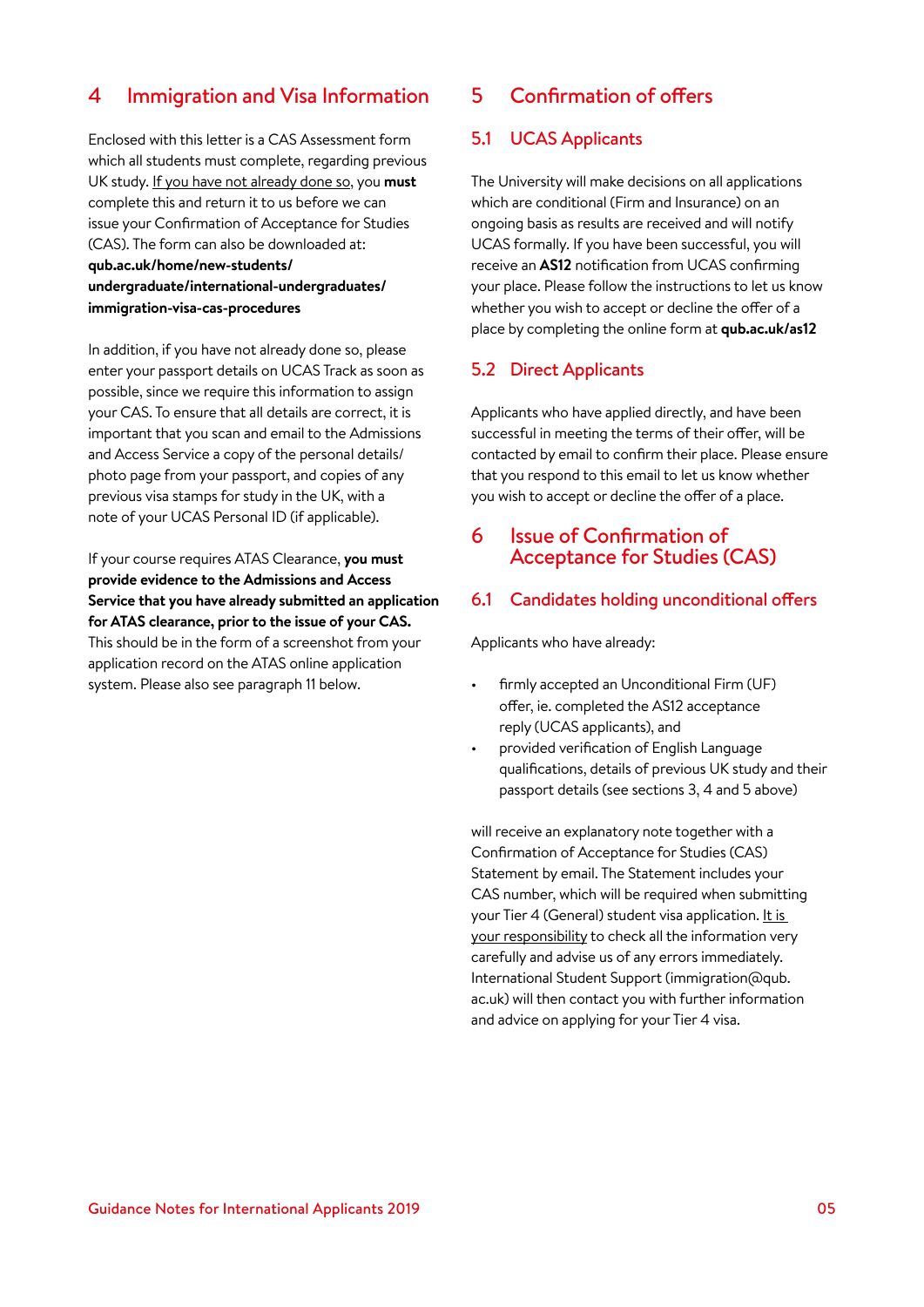#### 6.2 Candidates holding conditional offers

If you were originally made a conditional offer and this is uprated to Unconditional Firm (UF) following receipt of academic and/or English Language results, an explanatory note together with a Confirmation of Acceptance for Studies (CAS) Statement will be emailed to you normally within 2 working days of the final decision being made, assuming you have:

- firmly accepted the Unconditional Firm (UF) offer, ie. completed the AS12 acceptance reply, and
- provided verification of English Language qualifications, details of previous UK study and passport details (see sections 3, 4 and 5 above)

To avoid any delays, it is important that you return this information now, in advance of publication of exam results. Your CAS statement will include your CAS number, which will be required when submitting your visa application for entry clearance. **As soon as you receive your CAS Statement it is essential that you check all the information very carefully and advise us of any errors immediately.**  International Student Support **(immigration@qub. ac.uk)** will then contact you with further information and guidance on applying for your Tier 4 visa.

#### 7 Pre-Sessional English Language and Study Skills at INTO Queen's

Students wishing to develop confidence in using English in an academic environment are advised to attend a four week pre-sessional course at INTO Queen's University Belfast. This 20-hour per week course concentrates on academic English and prepares you for university study. The four week course runs from Monday 5 August until Friday 30 August 2019. For further information please email **psequb@intoglobal.com** or visit **intostudy.com/queens**. If you decide to enrol for this, please advise the Admissions and Access Service as soon as possible so that we can make any necessary changes to your CAS, before you apply for your visa.

#### 8 Criminal Record Check / Health Check

Applicants for courses in **Medicine, Dentistry, Pharmacy and Nursing** will receive (under separate cover) important information regarding the requirements in relation to a Criminal Record Check/Health Check. You should return the requested information to the Admissions and Access Service without delay. You may not be permitted to commence your studies until these requirements have been fulfilled. In the case of a few applicants, two or more criminal records checks will be required as these have to be provided from the authorities in each of the countries where you have ever lived for one year or longer. For example, if you are normally resident in Malaysia, but have taken A-levels in the UK, both an Access NI Enhanced Disclosure check and a Certificate of Good Conduct from Malaysia will be necessary.

#### 9 International Students' Welcome and Orientation Programme

The International Welcome and Orientation Programme will include many different types of sessions and activities aimed at getting you settled into life in Belfast and at Queen's. It is an extremely valuable time to meet new people and make friends. You are expected to take part in the programme and we look forward to getting to know you during the event which will be held from **11 - 15 September 2019**. You will then take part in the University's central Welcome programme which takes place from **16 – 20 September 2019** (register at **qub.ac.uk/new-students/welcome**). Please ensure you register for the International Welcome programme online at **qub.ac.uk/sites/iss**. Registration will be available from 1 August 2019.

University accommodation will be available from 14 September for a 38 week contract, or 7 September for a 39 week contract, for students wishing to attend the Orientation Programme.

In September International Student Support will be sending their welcome team to Belfast City and Belfast International airports to meet new students and provide a warm welcome! The team will be there to provide you with important information and to assist you in booking a taxi or getting a bus to Elm's Village, Queen's University. The welcome team will be at both Belfast airports from **Sunday 8 September to Tuesday 10 September**, 08:30 - 21:30 each day. To make use of this service, you should submit your arrival details to International Student Support by registering online at **qub.ac.uk/sites/iss**.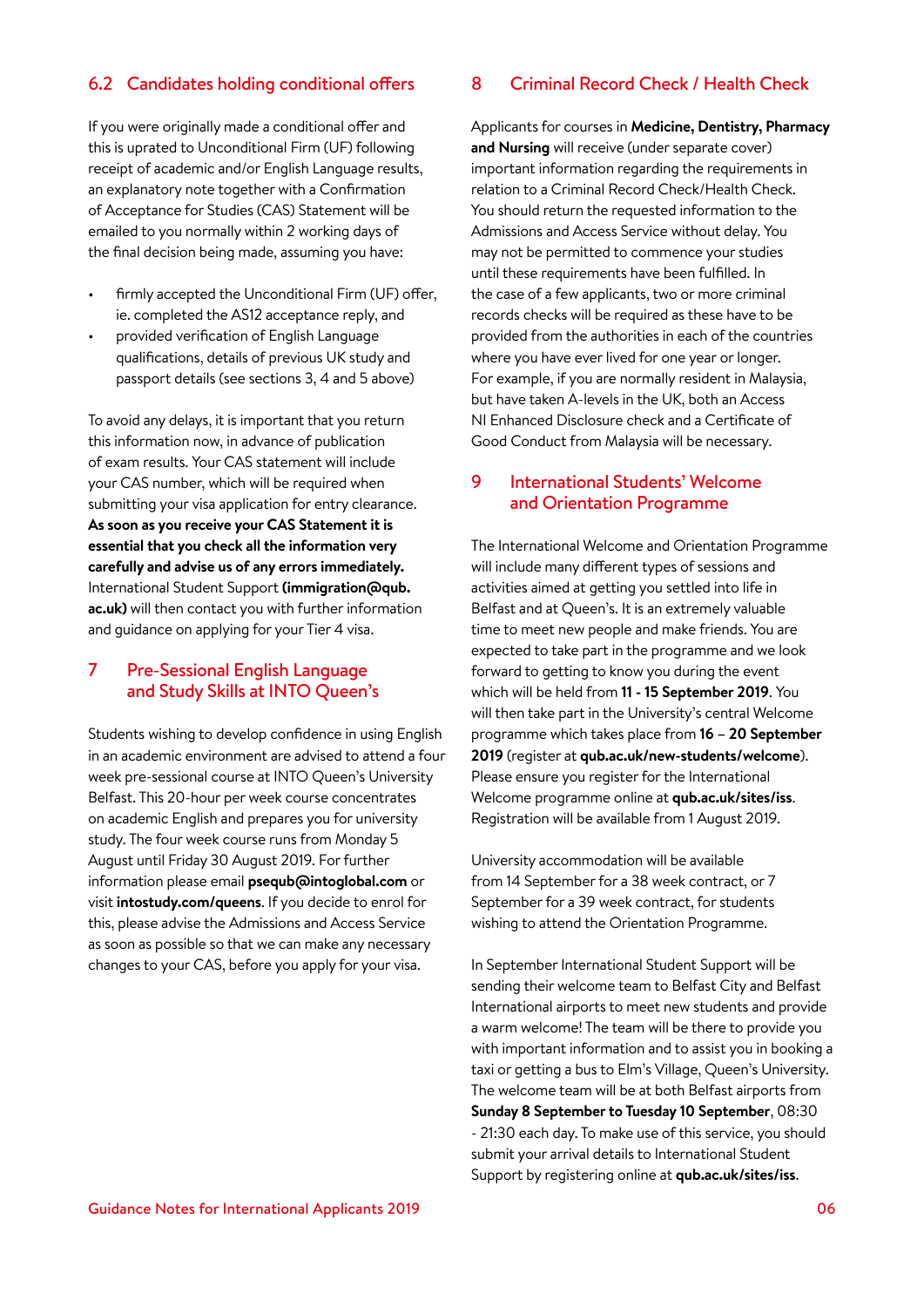#### 10 International Student Pre-Arrival Guide and Entry Clearance Guidance

You will receive these documents from International Student Support along with information on how to apply for your visa once you receive your CAS Statement, including information about the Immigration Health Surcharge and how to pay this. Useful resources, including the Pre-Arrival Guide, are available on the International Student Support website at: **qub.ac.uk/sites/iss**

This information is designed to help you prepare for your departure and to ensure that your travel to and arrival in Belfast proceeds as smoothly as possible. Please read it carefully. It is particularly important that you familiarise yourself with the information on immigration procedures, as this details the steps you should take in order to obtain the required clearance to enter the UK.

Further information about immigration is available at: **qub.ac.uk/sites/iss/VisasImmigration**

Further information about the Immigration Health Surcharge is available at: **gov.uk/healthcare-immigration-application/overview** 

#### 11 Enrolment and Registration documentation required

The Welcome Guide will be emailed to the email address given in your application form from the end of August. The Welcome Guide will contain your Username and Password information which will enable you to access your Queen's email account, and the Queen's Student Information System (Qsis) in order to enrol on classes and complete online registration. Welcome Guides will also be available to collect from the Student Guidance Centre on your arrival, if required. Please note that it is possible to enrol on classes from **Monday 2 September 2019**; however it will not be possible to complete the enrolment process until you have completed an in-person Immigration Document Check with International Student Support, after arrival in Belfast.

It is essential that you bring all the required documentation with you when you register on-site in September, as you will not be fully registered as a student until you have completed each part of Enrolment and Registration and have provided the supporting documentation. The University must hold copies of various documents and make them available to the UKVI on request. The following documentation must be provided to the University in order to enrol and register:

#### **• Passport**

As part of the Immigration Document Check procedures you will be required to produce your original passport and visa during the Enrolment and Registration process, in order to verify your identity and because the University is required to retain a photocopy or scanned copy of both the personal details/photo page and the page showing your entitlement to study in the UK (the visa page) with your student record. You will not be permitted to enrol until this check has been completed. On request, these have to be made available to the UKVI.

#### **• ATAS certificate (where appropriate)**

If you were required to apply for an Academic Technology Approval Scheme certificate, you will need to show the original certificate. If you require an ATAS certificate, the University will send you information about this separately.

**• Original documentary evidence of school and all other academic qualifications.**

Original parchments, certificates or transcripts must be provided irrespective of whether copies have previously been supplied to the Admissions and Access Service. Students with qualifications in languages other than English must provide the original and a verified translation.

Once you have fully completed registration, your photo will be taken and a student card will be issued to you. You can contact the Student Helpline if you experience any difficulties during the registration process by emailing reghelp@qub.ac.uk or by ringing the helpline on + 44 (0) 28 9097 3223.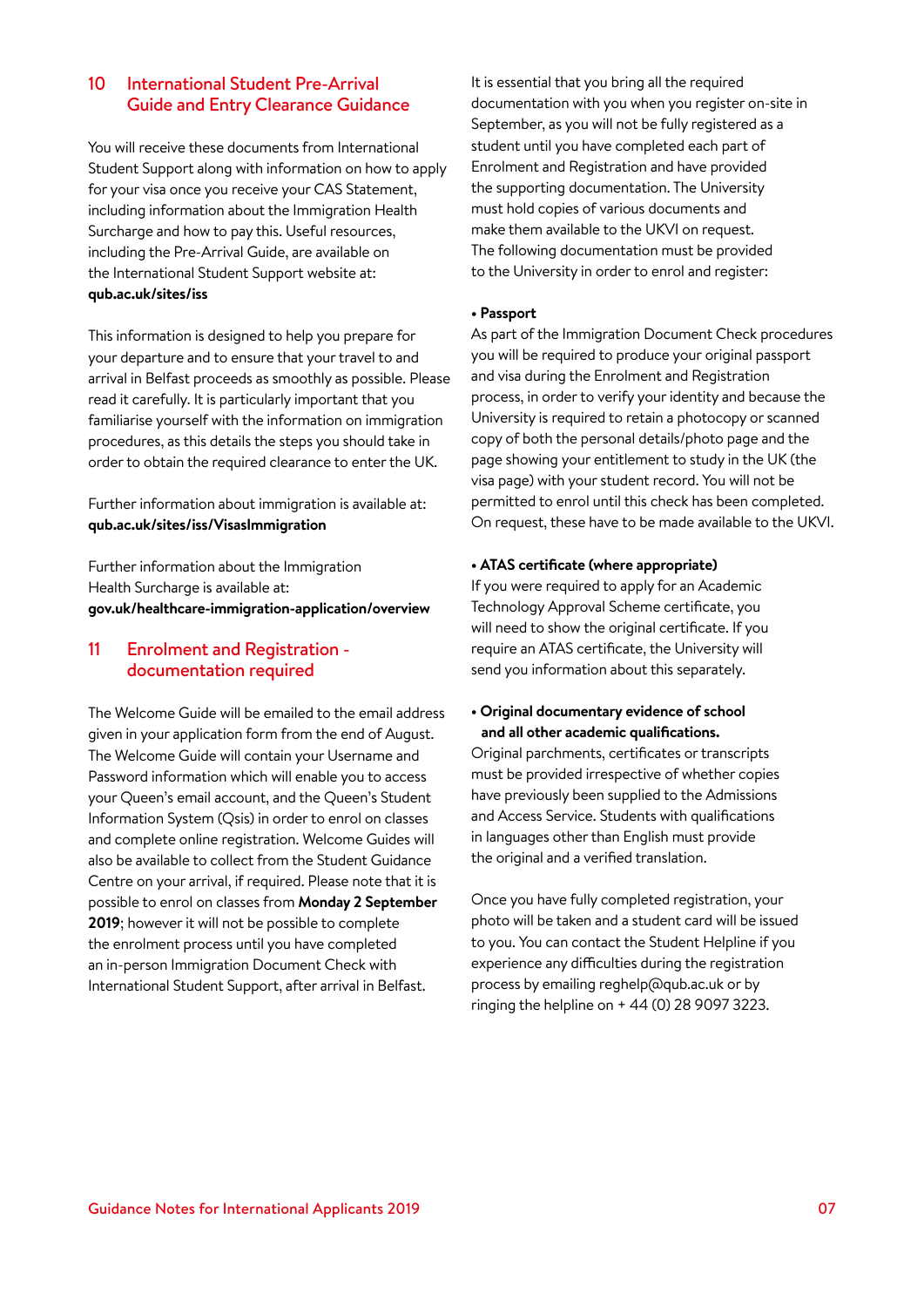#### 12 Financial arrangements for international students

Please refer to the enclosed statement from the Finance Department. It should be noted that students will not be permitted to commence their studies until the first instalment of their tuition fees has been paid and the financial arrangements fulfilled to the satisfaction of the University. You may wish to pay a voluntary deposit towards tuition fees in advance of arrival.

#### 13 Applicants with a disability or long term condition

Applicants who have indicated a disability or long term condition should have received a letter on behalf of the University's Disability Services requesting that they complete a questionnaire detailing their condition and potential support needs. If you have not received a letter, please contact the Admissions and Access Service (**intl.student@qub.ac.uk**) . The questionnaire should be completed and submitted as soon as possible, to help the University respond to your support needs.

The University is committed to a policy of equal opportunity and seeks to ensure that students with a disability or long term condition have equitable access as far as reasonably possible to all aspects of university life. Support is provided to students with a wide range of needs, including physical and mobility difficulties, sensory impairments, medical conditions, specific learning difficulties such as dyslexia, Autistic Spectrum Disorders and mental health difficulties. Applicants who have disclosed their disability or long term condition and submitted a completed questionnaire, will be contacted by the University's Disability Services during the coming months to arrange an appointment to register with the Service and agree appropriate supports. Depending on the individual support requirements, this may take place prior to final confirmation of a place at the University. In the meantime, further information on the support available can be found at **qub.ac.uk/sgc/disability**.

#### 14 Meningitis

The Admissions and Access Service has been asked by the University's Occupational Health Service to bring the following information to your attention.

Although Meningitis continues to occur in relatively small numbers in University students in the UK, each incident presents significant risks to the student and fellow students. Students aged up to 25 years and starting university for the first time this year, should get the Meningitis ACWY vaccine from their doctor **at least 2 weeks prior to commencing studies.** The Meningitis ACWY vaccine will increase protection against four Meningitis groups (A,C,W and Y). **This recommendation applies to local, EU and international students.**

All students who are registering with one for the first time should choose a GP in the local area when starting university. If not already vaccinated, they can arrange to get this vaccine and other vaccines as appropriate. This should be done straight away – ideally in the first week of term – don't leave it until later.

If you would like further information about meningitis vaccination, you should visit **nidirect.gov.uk/articles/ men-acwy-vaccination-teenagers-and-students**

#### 15 Tuberculosis screening

Nationals of some countries are required to obtain a certificate from an International Organisation for Migration (IOM) accredited clinic showing that they are free from infectious tuberculosis (TB), to submit with their visa application.

Please refer to the following UKVI website to check if nationals of your country are required to obtain a certificate and, where this screening is a requirement, to obtain details of the clinics and fee in your country: **gov.uk/tb-test-visa**